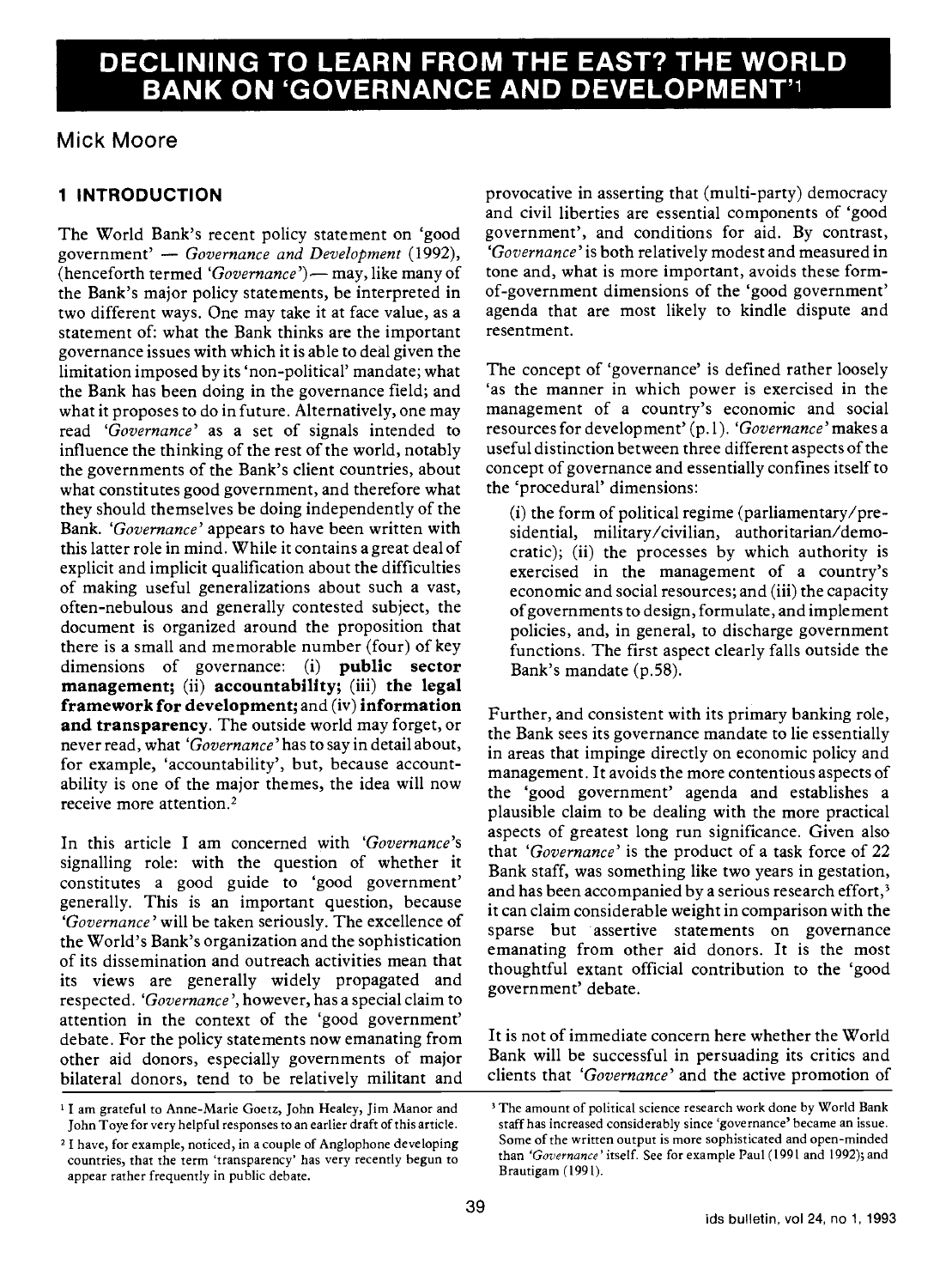'good governance' do not trespass on 'political' issues that are outside the Bank's mandate. Evidently the line the Bank tries to draw between what is and is not 'political' is fragile and perhaps ephemeral.4 It is a line that the Bank is obliged to draw because its own constitution prohibits engagement in 'politics'. I refer at the end of the article to some of the consequences of this 'non-political' approach to political issues.

## 2 AGENDA

The issues covered in 'Governance' are vast - much of the combined subject matter of political science, government and political philosophy. It would be easy, at least for the erudite, to amass illustrations of how the authors - who anyway had only 60 pages at their disposal - simplified complex issues, ignored important topics, and generally made the world appear more clear-cut than it is in reality. That is not my intention here, because that is not centrally relevant to my purpose of assessing whether 'Governance' is indeed a good guide to 'good government' from the perspective of those who are not prepared to wait for the political theorists to come up with definitive answers, but want to do something about governance now. As other articles in this Bulletin indicate, we do not have very clear or settled ideas about what 'good government' might mean. From the perspective of this action-oriented clientele, the main question to ask about 'Governance' is: Is it helpful? To answer that, we may focus on three subsidiary questions: (i) Are the major particular arguments broadly correct? (ii) Does it draw attention to the most important governance issues? (iii) Does it provide an appropriate sense of the existence (or not) of choices and alternatives?

There is a great deal in 'Governance' that is valuable. This article focuses on its limitations, for it is often not very helpful, failing to focus on the kinds of issues that need attention. It is, however, difficult to make a summary evaluation of 'Governance' because it is not entirely clear where it is targeted. The document itself suggests that it may be targeted on three different but overlapping categories of countries.5 Judgements about its usefulness are not necessarily the same for each category.

1 Insofar as 'Governance' is primarily directed at the countries of sub-Saharan Africa - but couched in universalistic terms for diplomatic reasons  $-$  then its central messages are relatively appropriate and useful. In this environment, where many political systems are very fragile, where personalistic and arbitrary rule through direct force is relatively common, and where ideas of toleration of opposition and of critique of governments are weakly institutionalized, it is appropriate to stress the benefits of the rule of law, of accountability of public figures for the use of public resources, and of the provision of information on the actions and processes of government agencies. Conversely, in such situations, where polities are both fragile and predatory, it may be idle or even harmful to encourage a more positive vision of the role of the state. The correct emphases may be on (a) getting the state undertake very basic functions effectively and (b) minimizing the potential for state agencies to do damage.<sup>6</sup>

2 Insofar as 'Governance' is directed at those countries in 'Eastern Europe, Latin America and parts of Asia and Africa' which have undergone 'rapid political changes' (implicitly, the end of socialist rule, democratization or the adoption of 'market socialism') (p.5), then an overall judgment is difficult to reach. Some points are useful, notably the emphasis on law. But it is not clear how helpful it is to countries in the midst of major politico-economic transitions and crises to receive guidance about good government that is couched at a high level of generality and does not address issues of priorities and phasing during crisis and transition.

3 If one interprets the paper as an attempt to draw general lessons about governance for the full range of (developing) countries, it is open to serious question. There are a number of relatively specific shortcomings, dealt with in Sections 3 to 7 below, notably the opaqueness of the idea of accountability and a very unsatisfactory discussion of law. These shortcomings however reflect a cluster of related ideological and procedural biases: invalid generalization from particular (especially Anglo-American) historical experiences; a general prejudice against most types of public action (except law making), and consequent disregard of the mechanisms and resourcet needed to make some types of effective public action possible; and blindness to the difficult problems faced and the political strategies required to overcome political disorder and establish any viable state system. In sum, and in ways that will be

<sup>&</sup>lt;sup>4</sup> The Bank does not appear obsessed with staying on the 'safe' side of that line. There is in 'Governance' itself some open criticisms of the relatively sensitive topic of military expediture (p.46).

<sup>&#</sup>x27;See in particular the discussion on pp.4-S of the stimulus behind 'Governance'. One might also note that the document addresses a further constituency in a semi-explicit fashion: the World Bank's own staff. It appears to reassure them about the (restricted) scope of the Bank's role in this potentially dangerous area and provides some guidance about how they should handle governance issues.

<sup>&#</sup>x27;Some readers may be offended by this crude and tendentious distinction between sub-Saharan Africa on the one hand and the rest of the world on the other. Poor governance is certainly not as exclusive to, or universal in, sub-Saharan Africa. But the distinction is commonly drawn in development aid circles, to some degree at least has shaped the good government agenda, and has some validity.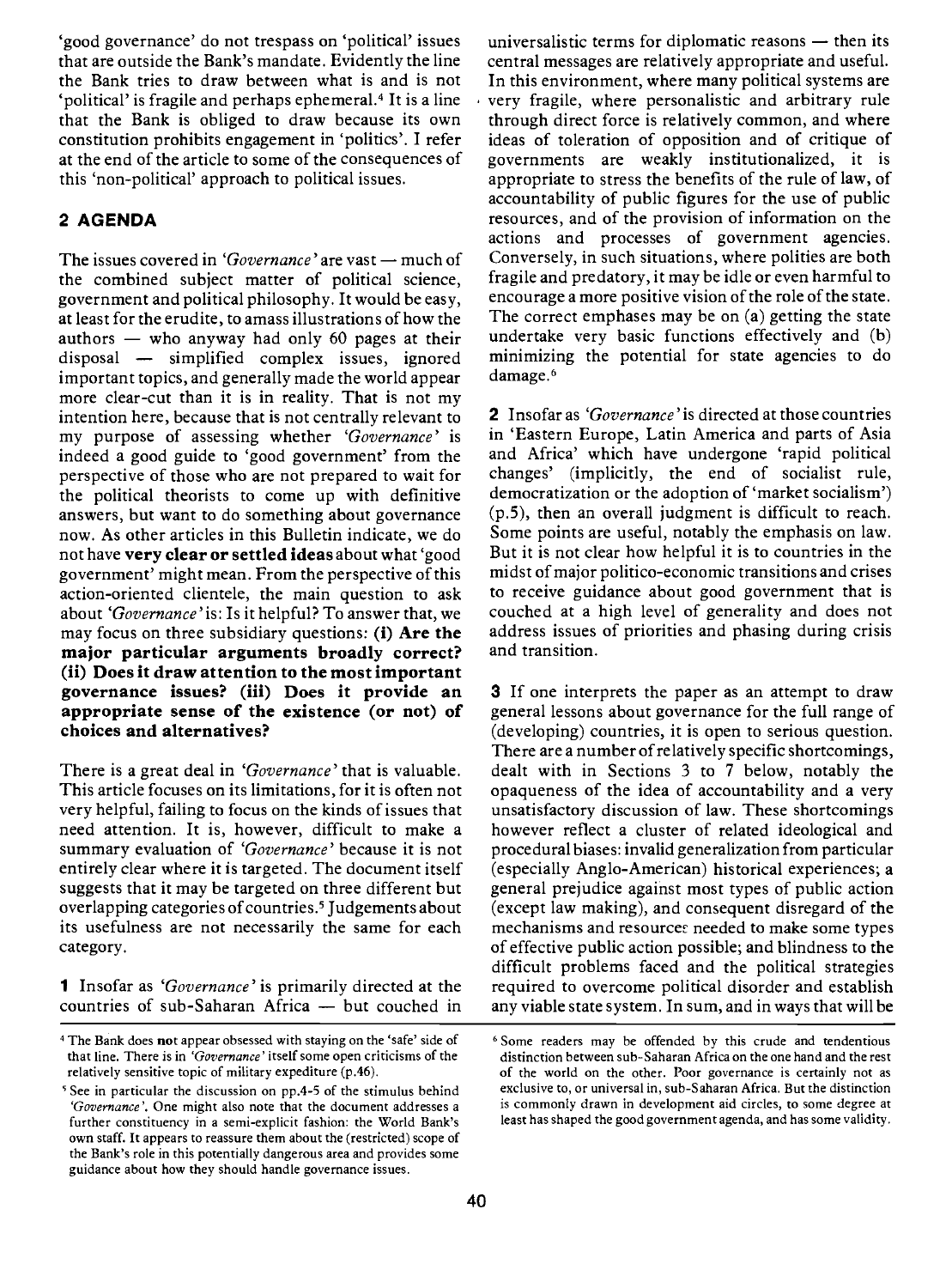explained in more detail below, 'Governance' is very much an ideological product, and one that reflects currently dominant Anglo-American/liberal/pluralist socio-political doctrine.

I attempt in succeeding sections to examine in detail some aspects of this ideological bias. A discussion of the procedure used by the 'Governance' task force to reach their conclusions however provides an essential general context to the more specific issues.

The history of thought around governance issues is deep and rich. And many of the important issues are what political theorists would term 'essentially contested': attitudes and perceptions reflect such agreement can reasonably be expected.<sup>7</sup> When the World Bank is producing a document on governance that is intended to be authoritative, one would expect some statement about the organization of the processes of research, thought and discussion. How were the conclusions reached? Why are the four chosen issues believed to be so important? What alternatives were considered and rejected? There is no such statement in 'Governance'. We are asked to take on trust the conclusions of 22 Bank staff.

This demand for transparency within the covers of the 'Governance' document itself may be brushed aside; it is after all much what one would expect from an academic! The more important point is that there is an obvious procedure that the 'Governance' task force could and should have used which they did not follow. Recall that the declared focus is on those aspects of governance that impinge most directly on economic performance through the quality of policymaking and implementation. Given this focus, it would have been appropriate for the task force to adopt the following procedure:

1 Classify (developing) countries in terms of their relative economic performance (however defined) over some appropriate recent period.

2 Examine actual governance patterns in (a sample of) countries exhibiting different rates of economic performance.

**3** Determine the extent to which variations in economic performance could reasonably be attributed to differences in governance.

4 Identify the key features of these more successful systems of economic governance and then appraise them for more general applicability.

However operationalized, such a procedure would lead to a substantial focus on East Asia: on Japan if more industrialised countries were to be included; certainly on South Korea and Taiwan; and perhaps on the city states of Hong Kong and Singapore.8 This would not have been especially problematic in an intellectual sense because of the relative abundance and excellence of recent research on the causes of good economic performance in East Asia, and the openness of the region to further research. In fact, the East Asian experience appears to have been largely ignored.9 One does not have to be a fanatical believer in the 'transferability' of East Asian experiences to other environments to see the value of empirical examination of the bases of success and failure. Without this empirical basis, the 'Governance' task force appears to have relied heavily on what they would presumably wish to characterize as 'wisdom', 'experience', or 'common sense', but what is undoubtedly  $d$  octrine  $$ the doctrine that currently dominates the World Bank, to the increasing irritation of the increasingly influential Japanese government:<sup>10</sup> 'Anglo-American liberalism'.

## 3 WHAT IS MISSING?

In Sections 4 to 7, I examine separately what 'Governance' has to say about each of its 'four key dimensions of governance.' Before doing that, it is worth drawing attention to two potential candidates not included in that list.

Firstly, it is nowhere said that the reconstruction (or first-time construction in some cases) of a 'proper' senior civil service  $-$  with professional training and socialization, high status (and rewards), and a degree of neutrality and insulation from partisan politics would be an important contribution to improving governance. This is surprising given the high degree of support which this idea has among professional experts (see, for example, Leonard in this Bulletin), and the fact that the World Bank does indeed fund such activities in sub-Saharan Africa. Silence on this issue may partly reflect continuing sensitivities about being labelled 'élitist'. It is however congruent with the

<sup>7</sup>Take the very term 'government'. To many people this has a positive connotation: it is a 'good'. Yet to many other people, including those from anarchist-cum-communitarian intellectual traditions and contemporary neo-liberals, as well as people who have experienced 'government' mainly as armed oppression, the very term has negative connotations. The list of 'essentially contested' political terms is long. For a general discussion, see Connolly (1983).

<sup>&</sup>lt;sup>8</sup> At least by virtue of recent rates of economic growth, China might also be considered for inclusion.

<sup>&</sup>lt;sup>9</sup> It is striking that there appears to have been little accumulated experience of East Asia among the 22 members of the 'Governance' task force, and that only one of them has a name that indicates East Asian origins. This is surprisingly low even considering the overall predominance of European names: of the small number of non-European names, five are clearly South Asian (World Bank 1991: 57).

<sup>&</sup>lt;sup>10</sup> See for example reports of critical Japanese responses to World Bank policy prescriptions in the Far Eastern Economic Review of March 12 and June 18 1992.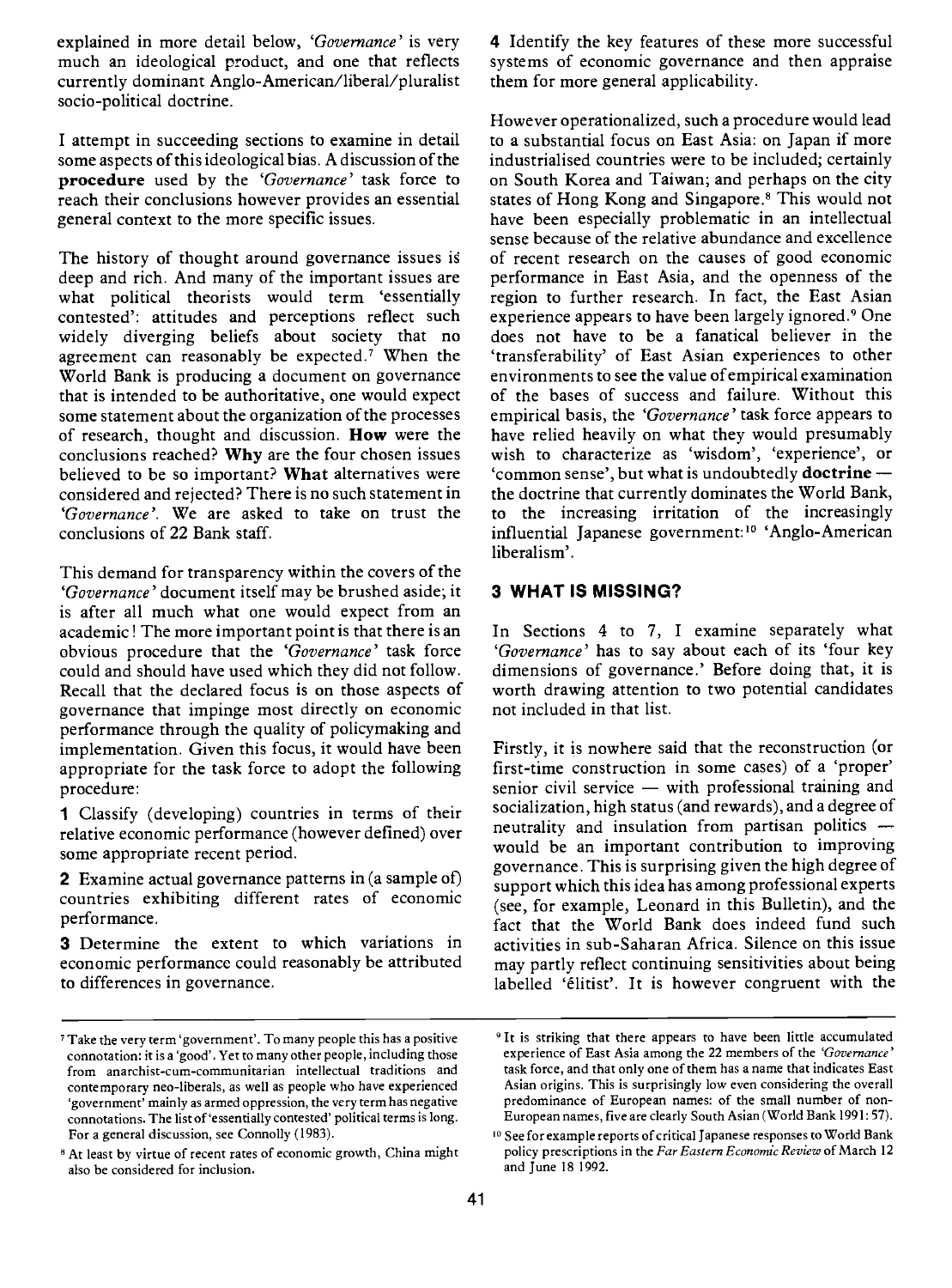general neo-liberal distrust of public bureaucracies, which emerges again in the way in which 'Governance' deals with the issue of accountability (see Section 5).

Secondly, despite the fact that the World Bank's concern with good government is rooted in the implications for economic performance, it makes no mention of a concept describing a dimension of good economic governance rapidly gaining currency among economists: 'government credibility'.<sup>11</sup> The essence of this concern is simple: that a major determinant of the effectiveness of a government's economic policies is the extent to which, on the basis of past performance and other considerations, other market actors (including other governments) believe that government to be honest in its intentions and statements and to have a realistic understanding of its own capacities. While this concept derives mainly from the realm of macroeconomic management in industrial countries, it has vety evident application, for example, to the management of the transition from statist to market economic regimes. Its omission may reflect the political science and public administration biases of 'Governance'.

## 4 PUBLIC SECTOR MANAGEMENT

'Public sector management' is not discussed at great length in 'Governance', because it is the subject of a separate paper, already in print (World Bank 1991). The focus is on the effective management of the main resources which governments control - money and personnel  $-$  and the main target is practices that permit inefficient deployment of these resources, including weak budgeting and accounting, excessive public sector employment, and loose controls over the parastatal sector. These are relatively concrete problems over which there is a substantial consensus; structural adjustment programmes already underway tend to target these kinds of issues. Their inclusion in 'Governance' as the first in the list of significant governance issues seems sensible and reasonable.

## 5 ACCOUNTABILITY

'Accountability' is potentially the most potent of the Bank's four key dimensions of good government. It is a single, familiar word that has unambiguously positive connotations. We know what the Bank is saying; we understand that they are saying that it is a good thing, and thus the more of it the better. The message seems very clear.

'Accountability, at its simplest, means holding public officials responsible for their actions' ('Governance', p.13). It does seem to be an excellent thing when presented in these terms. And so it is. If the alternative to 'accountability' is 'no accountability', then it would be difficult to imagine circumstances in which one would not be unambiguously in favour of it. Public servants who are given positions and public resources without any kind of oversight into the uses made of them will rarely deploy them honestly, energetically or efficiently. Thus far we can agree with 'Governance'. This is also the point to say that, independently of the more critical note of succeeding paragraphs, if one believes that accountability in general is a rare commodity in some countries (in sub-Saharan Africa or elsewhere), then it seems appropriate for 'Governance' to emphasize the idea in the reasonable hope that more attention will be paid to it.

The problem is that, once 'accountability' has done this rather limited job, it is not clear that 'Governance' has very much more that is helpful to say on the issue. For 'accountability' is a highly abstract concept, sometimes interpreted in formalistic and legalistic terms, and sometimes used in a more concrete way to refer to the social, economic, political, etc. mechanisms through which some agents become responsive to other agents. Its real world manifestations are diverse, differentiated and, in some cases, partially in contradiction with one another. One cannot usefully discuss particular instances without tackling at least three questions: Accountability to whom? Through what mechanisms? And to what degree? 'Governance' does not provide much guidance about how to 'unpackage' the general concept so that one can begin to see how different mechanisms, variants and degrees of it may be useful in different circumstances. And 'Governance' tends to devalue certain standard accountability mechanisms internal to public bureaucracies in favour of (useful and important but nevertheless) limited ideas about accountability to 'the people'.

There is a large literature on the concept of accountability. Most of it is less helpful than it could be because of failure to make explicit that any effective process of accountability actually comprises two relatively distinct but serially-related sub-processes, which may be undertaken by different agents and through different mechanisms:

1 An appraisal process, through which the performance (effectiveness, efficiency, honesty, energy, etc.) of any public agent/agency is investigated or monitored and judgements are made.

2 A sanctioning process, through which authoritative action is taken to reward (and thus encourage) good performance and penalize (and thus discourage) bad performance.

<sup>&</sup>lt;sup>11</sup> I am grateful to Jean-Philippe Platteau for pointing this out.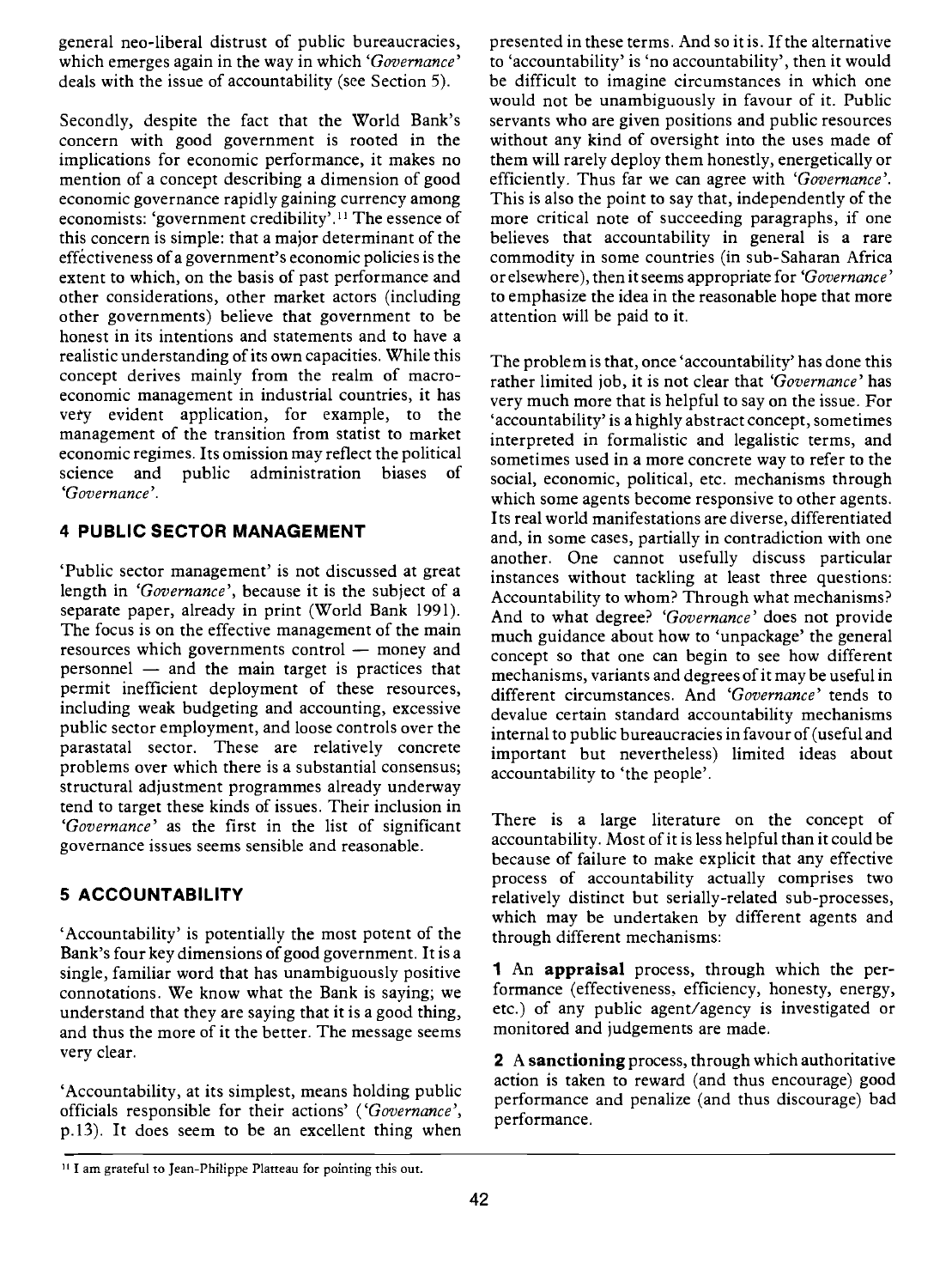Effective accountability mechanisms must find ways of addressing both these processes. Many so-called 'accountability mechanisms' do not. For example, the great weakness of democratic accountability is that, while voters have considerable sanctioning power through their capacity to replace governments, they typically lack appraisal power: they do not have the information and expertise to make good judgements about the very complex issues with which governments routinely deal. Conversely, and more concretely, the financial accountability of Sri Lankan government institutions to Parliament through the Auditor-General works well at the appraisal stage  $-$  the Auditor-General publishes regular, honest and hardhitting reports  $-$  but largely fails at the sanctioning stage because successive governments have mainly chosen to ignore these reports.

This appraisal-sanctioning distinction helps reveal the limitations of the conceptual work on types of accountability mechanisms which underpins 'Governance'. The notion that there are three main mechanisms - 'democratic', 'professional' and 'legal' accountability<sup>12</sup> - does not seem to take us very far. In practice, more than one may have to be combined for accountability to be effective. 'Professional' mechanisms may lead a public servant to publicize the fact that his Minister is misusing public money, but, if sanctioning is to take place, then some mechanism falling under the 'democratic' or 'legal' labels has to be brought into play. We can in fact get more purchase on the issues by being more empirical, listing the main channels through which holders of any kind of public office may in practice be responsive to other parties:

a Public servants may be accountable to their bureaucratic superiors for work performance and for adherence to correct procedure.

b Through independent scrutiny mechanisms internal to the public service, such as Auditor-Generals and Ombudsmen, public servants may be accountable to an external political authority  $-$  to Parliament in the 'Westminster' tradition.

 $\boldsymbol{c}$  Public servants belonging to professional groups  $$ formal or informal  $-$  may be responsive to  $-$  or formally accountable to, in some cases  $-$  their professional peers for their ethics and performance (see Leonard in this Bulletin).

d Public servants may have to answer before committees of the legislature for their practices and performance.

e Public servants may be responsive to politicians, both to their formal political masters (Ministers) and to other politicians who have influence over their appointment, salary, promotion, transfer, reputation, etc.

f The 'executive' as a whole  $-$  Ministers and the public bureaucracy  $-$  may be accountable to the legislature, especially for funds.

g Public servants and politicians may be responsive to 'clients' among the public, whether, for example, poor villagers who manage to get publicity for the fact that their famine rations have not been delivered, or groups of powerful business executives who will make a fuss if the Ministry decides to cease bending an ambiguous rule in their favour in the determination of the value of import duty rebates.

h Public servants and politicians may be responsive to anyone able to take them to law for illegal conduct.

*i* Politicians may be responsive to voters.

This list may appear elementary and formal, but it does serve to illustrate <sup>a</sup> number of points about accountability that are ignored in 'Governance':

1 Different types of accountability may contradict one another. For example, being more responsive to 'clients' might involve short cuts through departmental procedures, and thus less accountability to bureaucratic superiors.

2 Some types of accountability may not be good, including for example the accountability of public agencies to powerful and self-interested pressure groups.

3 More accountability is not unambiguously a good thing. The advocates of totally open and transparent government have always been with us. Realists cannot afford to back them all the way. Total accountability would disable governments in many respects. For example, senior public servants nust be free to give some types of advice on sensitive issues without their involvement becoming generally known. If they feared exposure to hostile politicians, pressure groups or public, they might refuse to give frank advice at all.

It is not my intention here simply to point out the complexities of the world; they are always with us. One purpose is to point out that 'Governance' gives little guidance about dealing with them. Once one moves away from a base line situation in which there is little accountability of any kind, the simple insistence on the concept is not very helpful. It does not help one to decide how to make the choices and compromises that need to be made between competing ends and alternative means to those ends. 'Governance'discusses four main issues under the label 'accountability'  $$ accounting/auditing, decentralization, 'micro-level accountability' of public agencies to the direct consumers of locally provided services, and government

<sup>&</sup>lt;sup>12</sup> These are the three main mechanisms identified in a relatively World Bank document produced by one of the main contributors to sophisticated discussion of the concept of accountability in a related the discussion of accountability in 'Governance' (Paul 1991).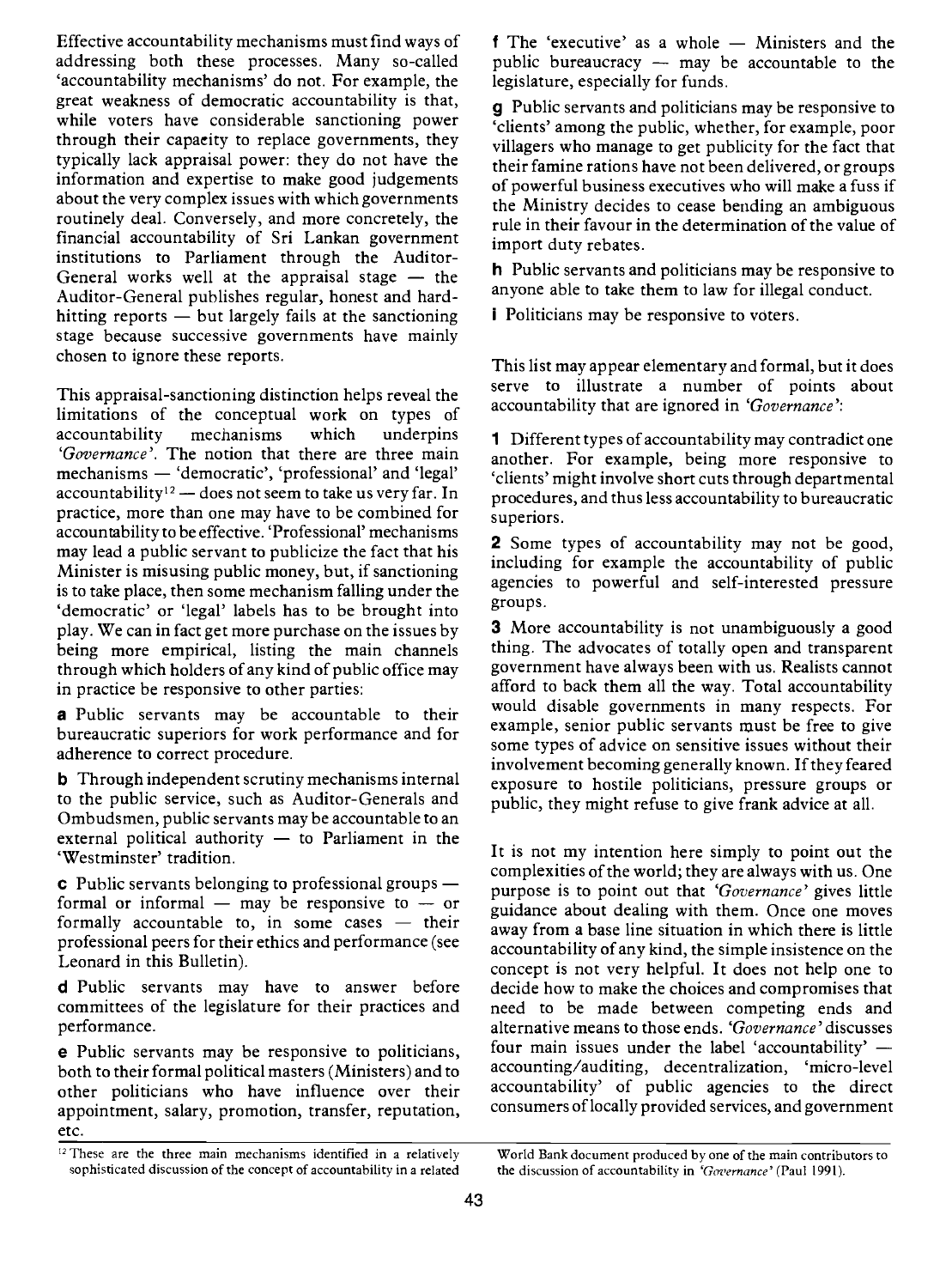and NGOs (non-governmental organizations) $13$  without any statement of priority. It is not even the case that these areas are being implicitly identified as the sites for positive action to enhance accountability: much of the discussion of decentralization focuses on the dangers of the process from the perspective of budgetary control (pp.21-22).

My second purpose is here to point out that 'Governance' does bear a message about the importance of different types of accountability with broad implications that are not made very explicit. There is a clear emphasis on the 'micro-level accountability of public agencies to the direct consumers of locally provided services' mentioned above. This is generally positive. As 'Governance' usefully explains, micro-level accountability 'has become more important as the role of the state has expanded and made it impossible to apply broad political accountability to all the myriad actions of modern government' (p.14). 'Governance' is in fact backed up by a considerable amount of sophisticated research and conceptual debate on microlevel accountability, building largely on the concepts of 'exit', 'voice' and 'access' initially popularized by A. O. Hirschman (Paul 1991, 1992). One can reasonably anticipate that some useful practical results will emerge. But, at the same time, it seems that some of the more conventional accountability mechanisms many of them in great disarray in many developing countries and elsewhere - have been rather ignored. Indeed, the intra-bureaucracy mechanisms, such as **a** to **d** in the list above, are explicity identified as untrustworthy:

 $\ldots$  except for legal accountability for government action in some countries, accountability has mostly been by internal administrative controls by political leaders, government agencies and bureaucrats acting as proxies for the public. But hierarchical control is often ineffective, especially when collusion between supervisory and subordinate personnel is likely (p.14).

While I both agree with that statement and am very keen on finding new mechanisms to control public bureaucracies externally, especially mechanisms of competition (Moore 1992), I would not write-off internal (or 'hierarchical') controls so easily. No potentially useful tool should be laid aside. Is there some causal connection between (a) the Bank's apparent willingness to lay these aside and (b) continuing pressures to be seen to be responding to neo-liberal doctrine, which has little faith in the capacity of the public service to regulate itself?

Finally, what else might the authors of 'Governance' have done to make their discussion of accountability more useful? In the first place, they might have tried to build-in some kind of protection against their own 'buzz words' being used for undesirable purposes. For example, there is nothing to stop a President who is in the process of replacing his professional civil servants by new cadres nominated by 'the masses' (i.e. the ruling political party) not only from claiming, as some have done in the past, that this is a way of making the public service 'more accountable to the masses', but also in claiming that this is fully in accord with the emphasis that the World Bank places on accountability. The term excludes less than it should if it is to be very serviceable.

In the second place, the authors of 'Governance' might have supplemented their standard 'constitutional' approach to the issue of accountability with some indication that there exist effective accountability mechanisms, appropriate to particular circumstances, which do not correspond to formal or constitutional mechanisms, but represent the fruit of local learning and ingenuity. Taiwan provides such an example in relation to irrigation management. Contrary to received impressions, there is little direct connection between the acknowledged efficiency of Irrigation Associations and the facts that they are formally controlled by elected farmers' representatives and depend for (some of) their finance on irrigation fees paid by farmers. However, the monitoring by central government agencies of the speed with which farmers pay their irrigation fees after the due date constitutes a means through which farmer dissatisfaction is signalled. It is a heterodox but effective mechanism for keeping the Associations responsive ('accountable') to the farmers they are supposed to serve (Moore 1989). The World Bank can probably contribute much more to the goal of improved accountability by seeking out and publicizing such cases than by re-hashing standard, 'Western' constitutional principles.<sup>14</sup>

## 6 THE LEGAL FRAMEWORK OF DEVELOPMENT

The most powerful single point that 'Governance' has to make under this heading is summarized in the sentence: 'In Eastern Europe, the lack of a legal system conducive to private sector development is a severe impediment to privatization and new investment' (p.4). That is a proposition with which one can wholeheartedly agree. To put the issue in rather more general terms, one can see the need to give priority to the introduction

<sup>&</sup>lt;sup>13</sup> There is clearly an element of fashionability here; it is not clear that there is any particular connection between NGOs and accountability.

<sup>&</sup>lt;sup>14</sup> I use the term 'Western constitutional principles' deliberately. For 'Governance' assumes the traditional Westem distinction between legislative, executive and judicial powers and agencies. There are functioning alternatives that merit some claim to consideration,

notably the traditional Chinese distinction among three types of government institution: those with the power of decision, the power of execution and the power of supervision (Vandermeersch 1985). One might also note that, in the companion review of 'Governance and Economy', the only historical experience considered in any detail is that of Western Europe (Brautigam 1991: 6-9).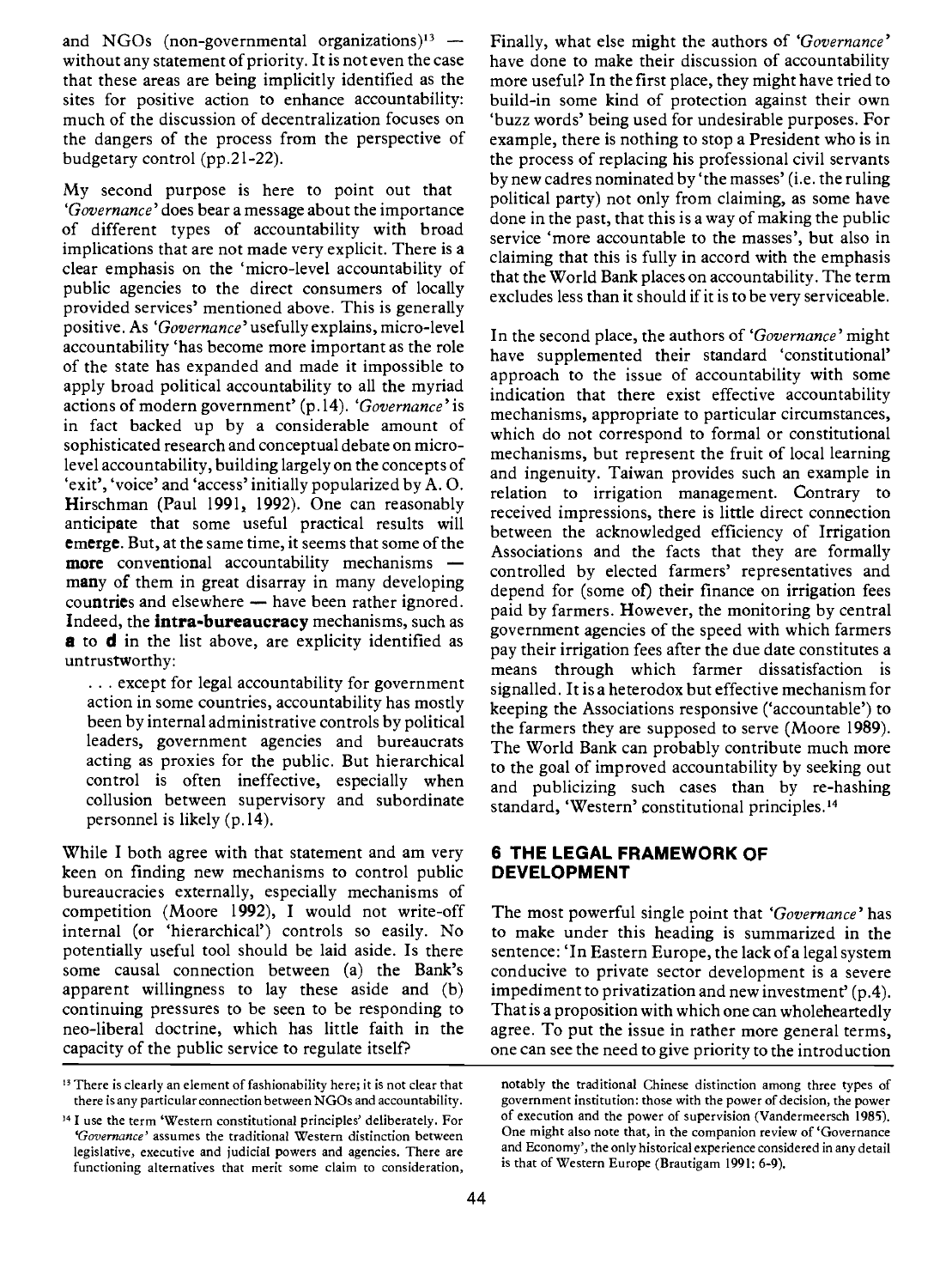of an effective system of commercial law in circumstances where (a) because of a recent radical change of politico-economic regime, no such legal system exists; and (b) the new economic policy involves rapid integration into the global economy and, thus, a high volume of new economic transactions with foreign economic agents concerned about the security of their assets. That situation currently characterizes a significant fraction of the countries of the world, and it is only appropriate that they should be reminded of the need to do something about commercial law.

However, and somewhat analogous to the argument above about accountability, I believe that, once these relatively extreme cases have been dealt with  $-$  and I include here as 'extreme' those situations only referred to very allusively in 'Governance' in which legality is in general ignored by those who have state power  $-$  the discussion of law is not of much practical help. In this case however I would go a little further, and suggest that, in relation to law, 'Governance' (a) could be positively misleading in some respects; and (3) clearly reveals the cultural and ideological biases at work in the World Bank. More precisely, 'Governance' exhibits a faith in the power of the legal process and an implicit belief that 'the more law, the better' which is not even 'Western' or 'Anglo-American', but peculiarly American  $-$  and at odds with a great deal of evidence from many parts of the world.

Most of what 'Governance' has to say about the legal framework for development appears at first sight sensible and unexceptionable. It talks not of the more abstract or ideological issues implicit in such notions as 'fairness' and 'liberty', but focuses 'on a more basic level: the processes of formulating and applying rules' (p.30). The type of issues considered are summarized thus:

Five critical elements are considered: (a) there is a set of rules known in advance, (b) the rules are actually in force, (c) there are mechanisms ensuring application of the rules, (d) conflicts are resolved through binding decisions of an independent judicial body, and (e) there are procedures for amending the rules when they no longer serve their purpose (p.5).

My concerns about the discussion of law generally arise not from what is said in 'Governance', but from what is left unsaid, and thus about the overall message conveyed. There is no suggestion or hint that changes in the law, including the extension of the law into new areas, can actually cause problems and perhaps generate more costs than benefits. There is no indication that different legal systems perform very differently, and that there are real choices available. The implicit message is that law is a good thing, the more the better, and that there is little difference between different legal systems  $-$  the key categorical distinction appears to be between 'law' and 'no law'.

The nearest that 'Governance' comes to a positively misleading statement about law is the following: '. only (emphasis added) governments can provide two sorts of public goods: rules to make markets work efficiently and  $\ldots$ , (p.6). This is as good a point as any from which to start a critique.

As mentioned above, there are circumstances, such as those of contemporary Eastern Europe, where governments need to play a central role in providing a legal framework to guide market transactions. It is however contrary to a great deal of evidence to infer from this that reliable, predictable and orderly market transactions await the provision of such a legal framework. Had this been the case, most of the world's population would probably have starved to death by now. Markets are to a very high degree self-regulating. Relations of trust are built up between business people in the course of doing business. It is fear of losing a particular business link and, more importantly, of losing a reputation for trustworthiness - and thus  $\log_{10}$  business  $-$  in information-rich social-cumbusiness circles that constitute the dominant contraints on cheating. Formal legal institutions play a minor role in comparison with social institutions in making the market economy possible.

Evidence on this point is available from a variety of sources. A well-known paper by Granovetter (Granovetter 1985) summarizes it from a sociological perspective. Historians have investigated how the institutional and sociological sources of business trust change when business conditions alter (Zucker 1986). Recent research by the World Bank's own staff on 'The legal and regulatory environment for business transactions in Brazil and Chile' leads to the conclusion that law is relatively insignificant. Informal mechanisms may often be superior for dealing with such matters as credit referencing and debt collection. The authors conclude that 'the findings warn against a preoccupation with formal legal and regulatory reform as an immediate means to promote economic development; in the eyes of Brazilian entrepreneurs, problems relating to legal and regulatory institutions take a distinct backseat to macroeconomic and political instability' (Stone et al. 1992: 1). The same kind of conclusion can be derived more impressionistically, but on a far more significant scale, from the impressive performance of the East Asian economies over recent decades. A recurring theme in commentaries on the region is the insignificance of law in regulating business transactions.15 This constitutes as near a refutation as one can imagine of the implicit proposition in

<sup>&</sup>lt;sup>15</sup> For some evidence on Taiwan, see Wade (1990: 269-70).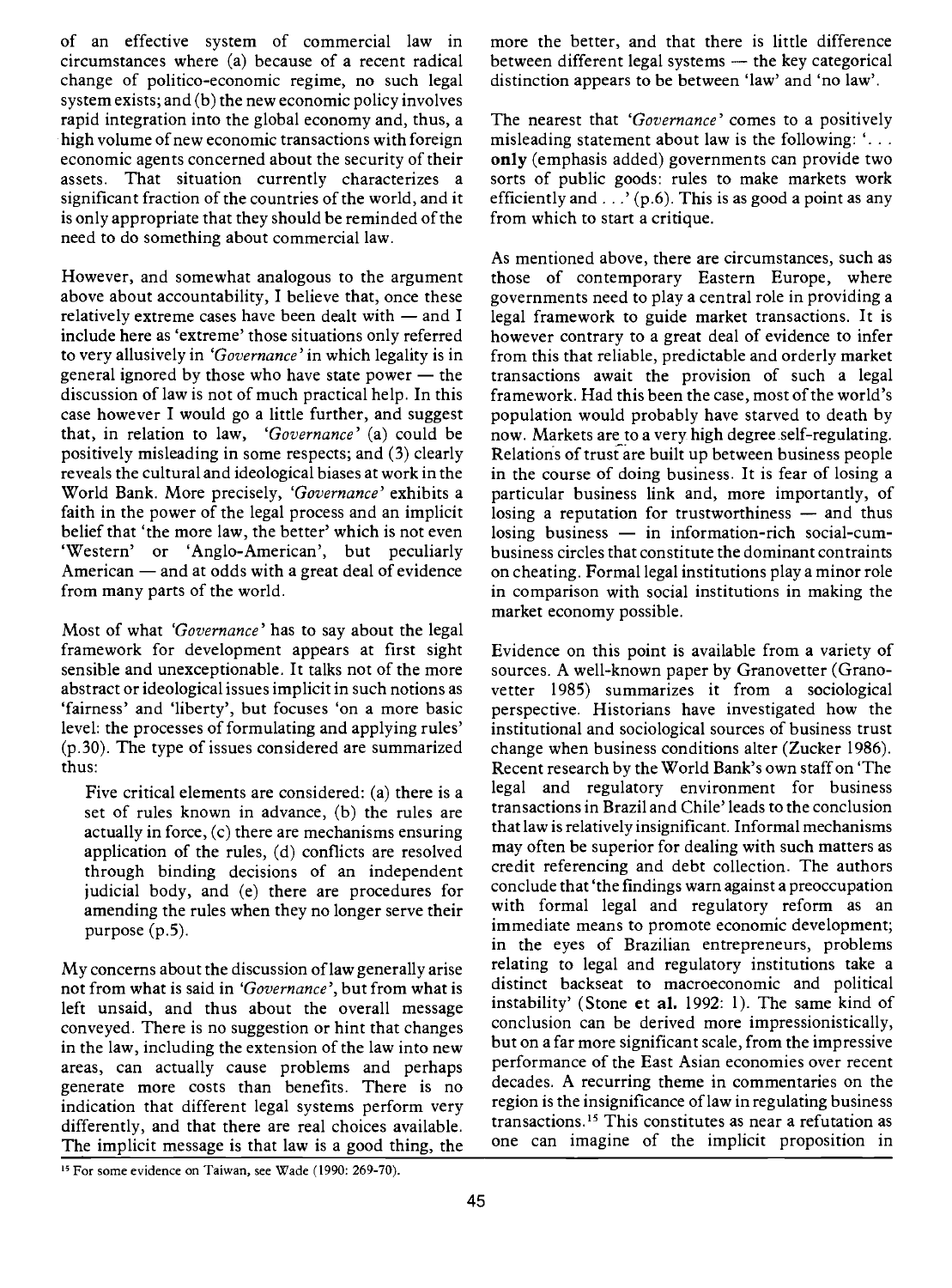'Governance' that effective commercial law is essential to (fast) economic growth.

Were the issue simply that law is often redundant, then efforts put into improving the legal system would be less beneficial than expected, but no harm would result. The emphasis placed on law in 'Governance' is however open to question on the grounds that the potential costs of law and legal process are underplayed. 'Governance' deals with two kinds of costs: (a) the costs of having no formal law  $-$  which I have suggested may be lower than they appear in relation to commercial transactions; and (b) the costs (monetary, time, delay, uncertainty) arising from inadequate legal process and institutions - retrospective legislation, lack of information on what the law actually is, lengthy legal process, etc. The comments made on the latter type of costs generally appear valid and plausible. 'Governance' is however silent on the costs which may be imposed on society by what might appear, in its terms, to constitute good law (and legal process).

The extension of ('good') law can itself be counterproductive. A classic example relates to the introduction of 'modern' individual ownership rights to land hitherto held under some kind of informal or 'customary' tenure. The arguments for individualization at first sight appear persuasive. This will end the uncertainty associated with customary tenure, and, by giving the individual clear ownership of land improvements (planting long term tree crops, soil conservation measures, etc.), encourage investment. And clear title will provide the collateral needed to obtain the credit to finance investment. The reality can be very different. The process of formalizing rights may create conflicts, incentives to divert energies into contests over legal title, opportunities for the aggressive and well connected to benefit themselves at the expense of others, and long-standing uncertainty over rights (Attwood 1990; Platteau 1992). There can be a major difference between (a) the image of a legally-regulated society and (b) the reality of what happens when formal law is introduced.

The more general question is whether the (American) model implicit in 'Governance' - of an active and 'user friendly' adversarial legal system widely resorted to in cases of dispute  $-$  is actually a good thing (for anyone except lawyers). The perspective represented by 'Governance' tends to underplay the costs involved. These fall into three categories:

1 The direct resource costs of (frequent, long) litigation to the parties directly involved.

2 The social and economic costs of the long term rupturing of social relationships between the parties that is almost inherent in the adversarial procedure. Two companies which have taken their disagreements to court are unlikely to do business together again.

3 Most importantly, the indirect social costs incurred when other people 'insure' themselves against the relatively high probability of being taken to court. Various types of 'insurance behaviour', all of them consumers of scarce resources, may result. One is 'insurance' in the financial sense: e.g. stereotypically, the enormous medical practice insurance premiums paid by American doctors. The enormously long and complex contracts that American companies tend to insist on having signed before they will do business represent another type of insurance and cost. Another type of insurance behaviour, impossible to measure, is abstinence from potential transactions for fear of liability to legal action if things go wrong. How much urgent but risky medical attention is not provided in America for fear that the doctor may become vulnerable to legal action? How much business is not done because a satisfactory contract cannot be drawn up or because litigation is feared when one party takes a risk?

We do not know the answer to these particular questions, or to all the others that arise when socioeconomic relations become deeply embedded in an active, adversarial legal system. But we do know that there is an alternative model of legalism that has been associated with a very low incidence of resort to courts or other formal judgement, very low crime rates, a thriving private sector economy, and a general reputation for social and civic responsibility - Japan.<sup>16</sup> Further, we know that, regardless of whether or not this pattern of behaviour can be said to have a 'cultural' origin, it clearly stems in part  $-$  as changes over time  $reveal$  - from specific institutional arrangements that could relatively easily be introduced elsewhere. Japanese citizens behave quite 'rationally' (defined narrowly here as 'pursuing individual material interests') when they resort to the courts far less frequently than many other nations. Japanese court procedures are lengthy and expensive. But there are strong incentives to settle (civil) issues out of court. For court judgements are relatively predictable,<sup>17</sup> and so parties in dispute, knowing what the likely outcome of a court settlement would be, can negotiate an agreement among themselves without incurring court costs (Haley 1978; Ramseyer 1988).

In the Japanese system, legal judgements are made in such a way that they constitute guidelines for the

<sup>&</sup>lt;sup>16</sup> And, one should add, relatively few and relatively lowlyremunerated lawyers. I am indebted to Ron Dore for references on this topic.

<sup>&</sup>lt;sup>17</sup> This predictability arises from three main sources: the absence of juries; conscious efforts by judges to standardize judgements; and procedures which provide continual signals about the likely final judgement when cases do come to court (Ramseyer 1988: 1 16-7).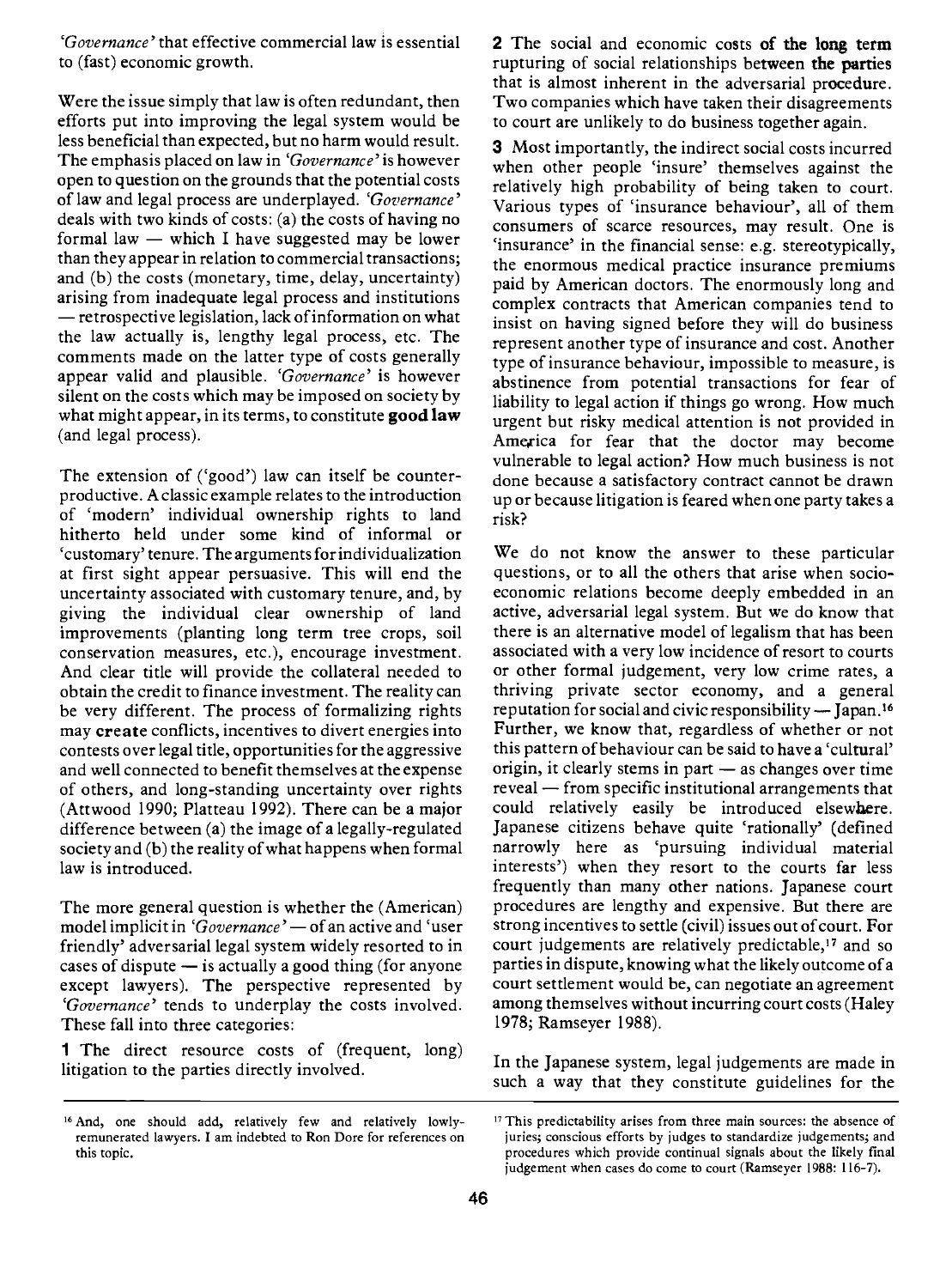peaceful resolution of analogous disputes outside the court process  $-$  a clear contrast to the high degree of unpredictability and 'pro-court bias' of the Anglo-American adversarial system. One would not have wanted 'Governance' simply to recommend the general adoption of these Japanese principles. One could have reasonably expected an acknowledgement that there are widely differing legal systems, and that, instead of only struggling to make existing (generally Westerninspired) legal systems operate as they were intended, poor countries might well look at alternative systems from countries which have been more successful economically than 'the West' in recent decades - to see whether or not they have something to offer.

## 7 INFORMATION AND TRANSPARENCY

Having accepted that there are special cases where it is not in the interests of states to make information widely available, 'Governance' argues that 'there are three areas in which improved information and greater transparency are beneficial: economic efficiency (information to enable markets to function more efficiently  $-$  MM); transparency as a means of preventing corruption; and the importance of (Historians, preventing corruption; and the importance of information in the analysis, articulation and acceptance of policy choices' (p.139). There is scope here for considerable debate about the extent of the 'special exceptions'. 'Governance' cites security issues and planned changes in exchange rates as possible exceptions, and implies that there should be few others. By contrast, it could be argued that economic competition between modern states is in some respects analogous to warfare, and that there is in fact a wide category of economic information that may sometimes best be treated as if it were 'strategic' in the military sense. For example, Taiwan's relatively generous access to Western markets for its exports over a long period of time was obtained in part by an extremely non-transparent system of import licensing that both disguised the true extent of restrictions and provided incentives and mechanisms for would-be importers to identify local potential suppliers (Wade 1990: 121-6 and 130-3). Knowledge of the truth would have led to retaliation in Western markets.

Attitudes to this general issue will closely reflect positions in the debate about desirable types and degrees of economic interventionism by states. 'Governance'mirrors the standard, relatively minimalist position of the World Bank. Subject to reservations on this particular issue, what it has to say on the subject of information and transparency in government appears broadly useful and correct.

#### 8 CONCLUDING COMMENTS

For many centuries, two contrasting views of the nature of politics and the role of government competed in Western Europe. In Continental Europe

the prime fact of political experience is (i.e. 'was' MPM) the continuous threat, potential or actual, that each country poses to its neighbour's boundaries and the ensuing continuous struggle for an equilibrium acceptable to all countries involved. Under these conditions, political praxis and thought necessarily turn outward, according the highest priority to diplomacy and war.

By contrast, in England, the

country protected by the sea from the direct and continuous threat of aggressive neighbours, political thought and praxis naturally turn inward, adopting as their standard the well-being of the commonwealth . . . Here, public controversy, the safeguarding of rights, and the framing and enforcing of laws appear as the very essence of political business (Poggi 1978: 10).

please accept this purposeful simplification).

The continental tradition was essentially statist: effective government was essential for security, and a high degree of trust was necessarily reposed in government. There was nothing intrinsically suspect about the idea that the state would sometimes play a leading role in promoting new technologies or new forms of economic organization. By contrast, the English tradition, transferred in a relatively extreme form to fertile soil of pioneer America in the 17th century, starts from an essential distrust of government and belief that society  $-$  whether in the shape of landlords, merchants, markets or 'common' law (i.e. law embodied in practice, tradition and previous judgements rather than in formal legal codes drawn up by state agencies)  $-$  can best be left to sort out its own problems. Law, constitutionality and electoral representation were valued above all as means of checking the potential power of the state and preserving the dominance of society over it.18 Since the end of World War Two, the liberal and pluralist Anglo-American doctrine has been in the ascendant throughout Western Europe. The recent ideological and political collapse of state socialism has been seen by some observers as an unquestioned victory for this economic and political liberalism and the prelude to its global dominance (Fukuyama l992))

<sup>&</sup>lt;sup>19</sup> Despite its overt abstinence from strident doctrinal assertion,

<sup>&</sup>lt;sup>18</sup> This contrast is explored at length in Dyson (1980) and Poggi (1978). 'Governance' is a product and an expression, albeit dilute, of the<br><sup>19</sup> Despite its overt abstinence from strident doctrinal assertion. Contemporar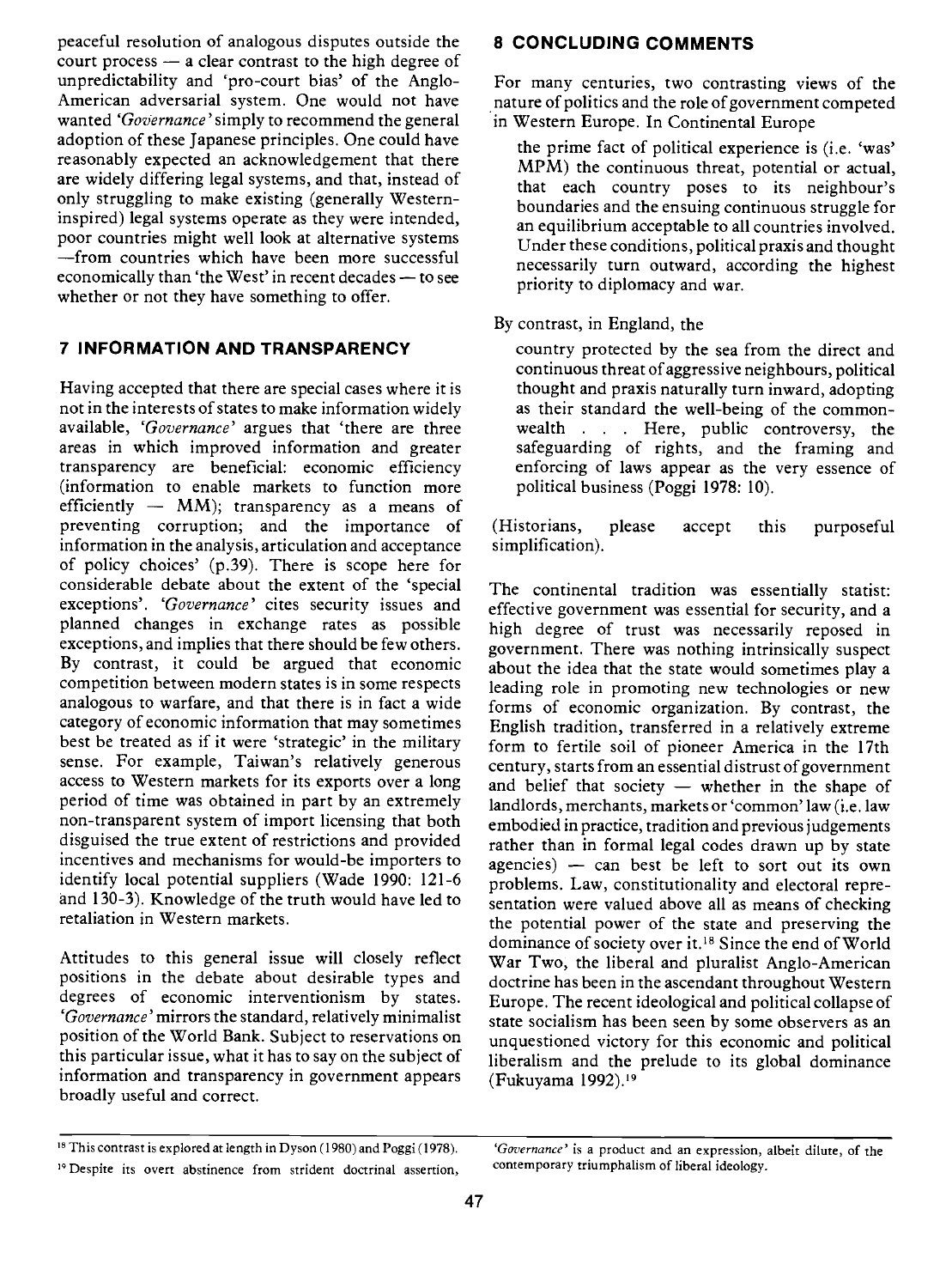The shifting fortunes of doctrines are one thing. The realities of political power are quite another. The contemporary states of Western Europe and North America are not the frail and delicate creatures of liberal and pluralist imagery, mere instruments of the contending groups and interests which bargain with one another in the electoral arena. They are powerful machines, endowed with large and reliable financial resources, considerable organizational power, privileged access to vast amounts of information, a significant capacity to take the lead in representing what they define to be the interests of their citizens in international fora, and, in most cases, a high capacity to shape 'social interests' through corporatist arrangements for the representation of these interests in policymaking fora (Cawson 1986). All states are based on some combination of force and consent. The contemporary states of Western Europe and North America enjoy both considerable capacities to exercise 'force' over society and high levels of 'social consent'.

Much of the rest of the world is not like this. 'Lack of political order'  $-$  the simple inability of governments to govern  $-$  has never been so evident as at present. The list above of governmental 'goods' is often reversed. It is not simply that large numbers of citizens reject 'their' government. In addition, governments have acute financial problems, lack organizational and administrative capacity, have little reliable information, and are very vulnerable to pressures from powerful organized interests, local and foreign.

The authors of 'Governance' might broadly agree with this description of the governance problem. However, their prescriptions may not be simply inadequate, but useless or worse, at least if taken in isolation. For 'Governance' provides a remedy for basic problems of political disorder only to the extent that there is validity in the liberal-pluralist assumption that citizens will behave better in relation to the state to the extent that the state ceases to exploit and tyrannize them, and generally treats them in a 'constitutional' fashion. There is considerable truth there, but not enough. For political order does not easily or generally follow on the demise of state tyranny. It is not an outgrowth of nature, but a product manufactured by politicians and state makers. And the production processes are rarely sweet smelling or harmonious, but noisy, nasty and, often, cruel. The liberal-pluralist paradigm provides little guidance about how to construct and maintain political order. Neither is there any guidebook to which we can refer.<sup>20</sup>

If there were such a guidebook, it might deal with the following kinds of issues:

1 The need for governments to perform symbolic and  $m$ oral roles  $-$  to give their citizens a sense of purpose, and a reason, normally couched in terms of participation in some historic enterprise (Anderson 1983: Ch 2), why they should behave decently toward one another. In the contemporary world, most political leaders are faced with a choice between two kinds of historic enterprise: one is the welfare of a particular ethnic group (or coalition of such groups), and the other is the 'development' of the nation state. There are relatively few cases where boundaries of ethnic group and nation can be made to coincide without pain, such that no choice need be made. In most cases a choice is needed, and the likelihood that the world will become a more decent place for many people depends in part on the proportion of cases in which the 'developmental' rather than the ethnic definition of historical enterprise is successfully implanted. For the latter leads very directly to open conflict. The capacities of rigorously and consciously liberal governments to implant and nourish developmentalism are relatively limited: if 'development' is an historic mission, and a government is to obtain legitimacy through promoting 'development', then the liberal doctrine that the government that is least active is ultimately the most effective becomes singularly useless from the political perspective. Governments need to be seen to be actively involved; the 'hands-off' state has few claims to political legitimacy.

2 Permitting social interests - occupational, ethnic,  $r$ regional or whatever  $-$  unrestrained liberty and space to organize as they will to represent themselves in policymaking in most circumstances a recipe for chaos. Small but powerful interests might be enabled to dominate part of the state apparatus, to the general social detriment. A great deal of unproductive squabbling might ensue between competing representatives of the same or similar interests.<sup>21</sup> And a government interested in co-operating with social interests in formulating and implementing policy might find stable, reliable and authoritative representation difficult to come by. All governments worthy of the title engage to some degree in 'co-optive' or 'corporatist' practices to shape the way in which societal interests are represented. There is considerable debate about whether, given a plurality of objectives and a prejudice in favour of freedom, such corporatism is best restricted to the 'societal corporatism' which dominates the advanced industrial countries, or whether, given the exigencies of. underdevelopment, there is a case for the more authoritarian 'state corporatism' of the type that has been practised, to some degree, in East Asia (Wade 1990: 372-7), and has,

<sup>20</sup> Machiavelli's lead in this matter is something to which later writers on politics have rarely felt willing or able to emulate.

<sup>&</sup>lt;sup>21</sup> For a discussion of this in relation to the representation of business interests, see Moore and Hamalai (1993).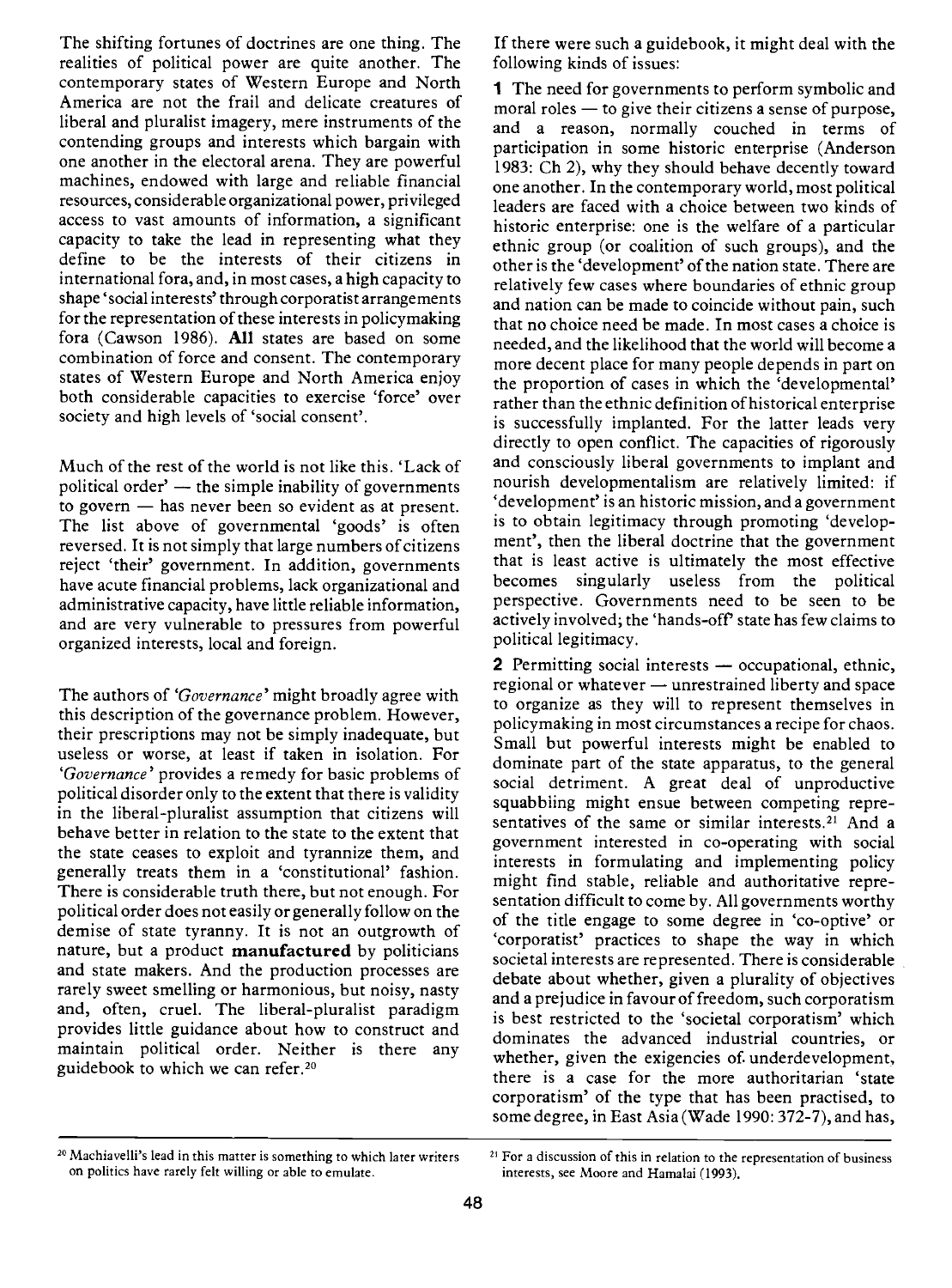for example, enabled the Mexican government to persuade trades unions to suppress wage demands in recent years and contribute to a rapid economic recovery.22 Whatever the answer to that question, good governments need to act in relation to interest groups.23

**3** The use of public resources  $-$  jobs, subsidies, grants, and projects  $-$  for purposes of political patronage represent, from the economist's perspective, waste and corruption. From the perspective of the politician and the political scientist, some patronage is essential in every polity, and quite a large amount may be needed in polities which are otherwise so frail that they threaten to fall apart. Governments need to 'buy' support, and cannot rely on the hope of long run economic growth to keep conspirators from the door. If they do not 'buy' a reasonable core of support at strategic points in the polity, they will not last. There is little point in re-hashing this debate from extreme positions of general principle. Can one instead identify or design patronage systems that are politically effective but impose relatively low economic costs on society? 'One way to raise political returns while lowering economic costs is for benefits to be provided in such a way that they can be given again, rather than constituting a permanent drain on the resources of the state' (Leonard 1987: 901). Do not give graduate veterinarians and paramedics a job in the public service, but a subsidy to permit them to establish themselves as independent practitioners (especially in needy areas). Do not build expensive feeder roads, but pay the material cost of their periodic rehabilitation if

- <sup>22</sup> The continuum from 'societal' to 'state' corporatism relates to the extent to which the main parties involved - societal interests and the state  $-$  enjoy more power and initiative in creating and modifying their corporatist relationship.
- <sup>23</sup> The World Bank, other aid donors, and the neo-liberal ideologues who have influenced their thinking over the past decade or so have evidently been confused about the political role of interest groups. Only a few years ago it was widely believed that such groups were

the people served are prepared to contribute their labour (Leonard 1987: 902). Learn from the Harambee (self-help) system as established in Kenya under President Kenyatta: making public support for local schools, health clinics, feeder roads, cattle dips, etc. conditional on substantial initial local contributions (a) helps limit demands on public funds; (b) creates a genuine interdependence between local politicians and their constituents which both keeps local politicians responsive to local needs and diverts them from attempting to serve these needs through influencing major policy decisions at the political centre (Barkan 1992: 175-8).

The general point is that 'political management' may not be a recognized discipline, but is a valuable art and one in which the world has many accomplished practitioners. It is possible to learn from example and the interpretation of others' experiences how polities may be nurtured and maintained without bankrupting and destroying economies. The World Bank is willing to help empower society in developing countries to keep a close eye on the state and make sure that it does not become too powerful. But it is unwilling and unable to look after the other side: to take state-building seriously and to provide equivalent resources to support political learning. In this sense the notion that 'Governance' avoids politics is unquestionably false. The paradox is that serious attention to improving these explicitly political dimensions of governance may be an urgent practical need.

inimical to good economic management, and would have to be controlled by 'firm' government if policies of structural adjustment and economic liberalization were to be successfully implemented (Toye 1992). Now, in response to the peaceful popular 'uprisings' in Eastern Europe of 1989-91, and the hegemony of liberal-pluralist ideology, active and powerful interest groups, re-labelled as 'civil society', are seen as a central to good social order.

#### REFERENCES

Anderson, B., 1983, Imagined Communities. Reflections on the Origin and Spread of Nationalism, Verso, London

Attwood, D. A., 1990, 'Land registration in Africa: the impact on agricultural production', World Development, Vol 18 No 5: 659-672

Barkan, J., 1992, 'The rise and fall of a governance realm in Kenya', in G. Hyden and M. Bratton (eds), Governance and Politics in Africa, Lynne Rienner, Boulder, Colorado and London

Brautigam, D., 1991, 'Governance and economy: a review', Policy Research Working Papers, WPS 815, The World Bank, Washington DC

Cawson, A., 1986, Corporatism in Political Theory, Basil Blackwell, Oxford

Connolly, W. E., 1983, The Terms of Political Discourse, 2nd cd, Martin Robertson, Oxford

Dyson, K., 1980, The State Tradition in Western Europe, Martin Robertson, Oxford

Fukuyama, F., 1992, The End of History and the Last Man, Hamish Hamilton, London

Granovetter, M., 1985, 'Economic action and social structure: the problem of embeddedness', American Journal of Sociology, Vol 91 No 3: 481-510